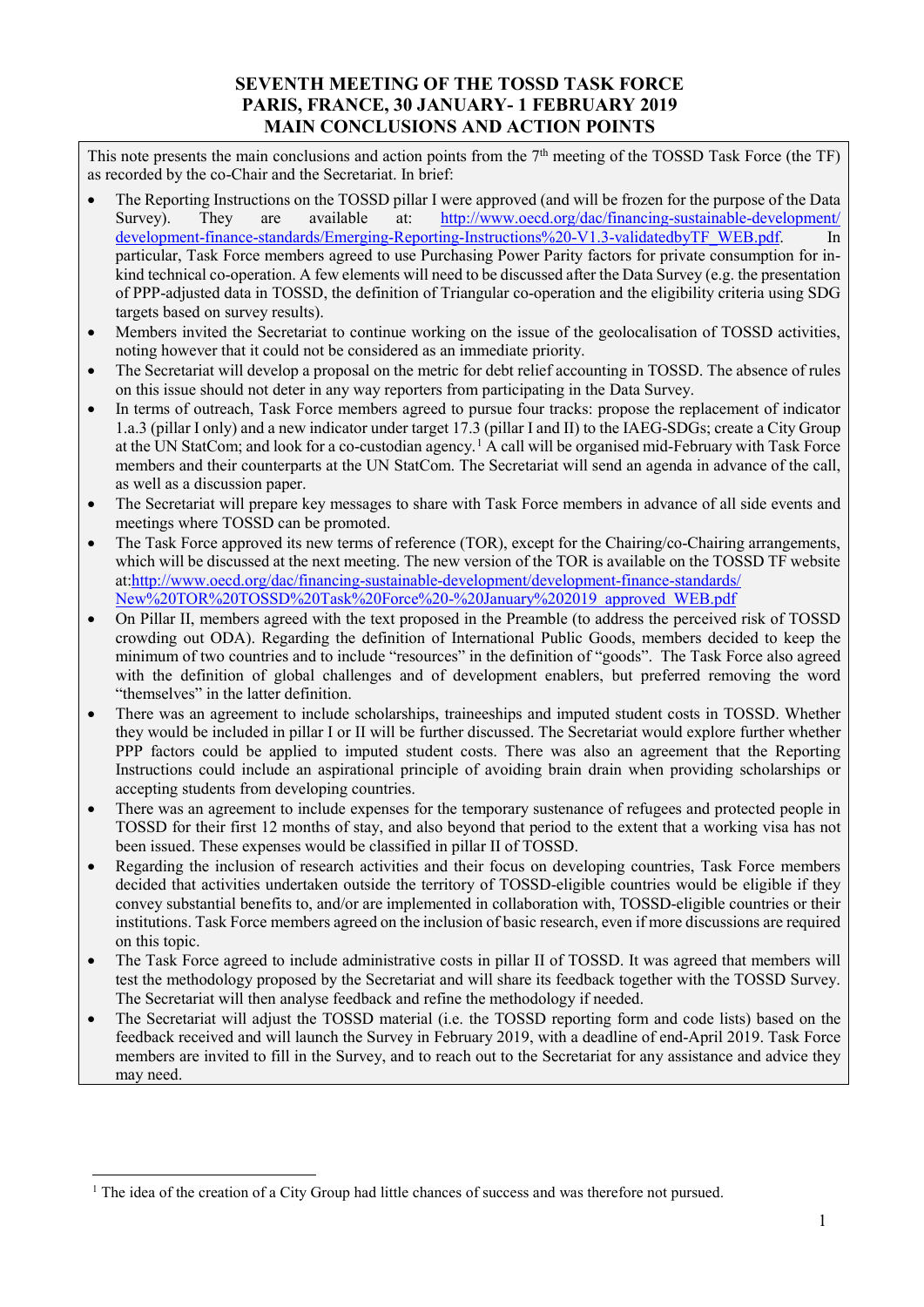| $\overline{1}$ . | <b>Introduction and welcome</b>                                                                                                                                                                                                                                                                                                                                                                                                                                                                                                                                                                                                                                                                                                                                                                                                                                                                                                                                                                                                                                                                                                                                                                                                                                                                                                                             |
|------------------|-------------------------------------------------------------------------------------------------------------------------------------------------------------------------------------------------------------------------------------------------------------------------------------------------------------------------------------------------------------------------------------------------------------------------------------------------------------------------------------------------------------------------------------------------------------------------------------------------------------------------------------------------------------------------------------------------------------------------------------------------------------------------------------------------------------------------------------------------------------------------------------------------------------------------------------------------------------------------------------------------------------------------------------------------------------------------------------------------------------------------------------------------------------------------------------------------------------------------------------------------------------------------------------------------------------------------------------------------------------|
|                  | The Chair thanked the Secretariat for hosting the seventh meeting of the TOSSD Task Force as well<br>as all participants for their attendance. The Agenda was approved.                                                                                                                                                                                                                                                                                                                                                                                                                                                                                                                                                                                                                                                                                                                                                                                                                                                                                                                                                                                                                                                                                                                                                                                     |
| 2.               | <b>Emerging TOSSD Reporting Instructions for Pillar I</b>                                                                                                                                                                                                                                                                                                                                                                                                                                                                                                                                                                                                                                                                                                                                                                                                                                                                                                                                                                                                                                                                                                                                                                                                                                                                                                   |
|                  | The Task Force had had the opportunity to provide comments by 11 January on the latest version of<br>the Reporting Instructions, but no comment had been received. To ensure that the Task Force was<br>comfortable with the version "V 1.3 to be validated by the Task Force" <sup>2</sup> , the Secretariat presented the<br>Reporting Instructions page by page. The Reporting Instructions were validated with a number of<br>editorial changes, recognising that the Reporting Instructions should now be frozen for the purpose of<br>the TOSSD data survey. To finalise the materials for the data survey <sup>3</sup> , the Task Force also discussed<br>the use of PPP factors and reviewed the TOSSD code lists (see below).                                                                                                                                                                                                                                                                                                                                                                                                                                                                                                                                                                                                                      |
|                  | However, several comments were made that will require further discussion after the data survey. One<br>member mentioned that there is a UN working definition of Triangular co-operation and that<br>multilateral organisations should be included as one of the three partners. Another member commented<br>that the TOSSD eligibility criterion requiring a link to only one SDG target was not sufficient and that<br>the provider should at least make sure that the activity does not go against another target. The same<br>member indicated that it would be preferable that the assessment of concessionality be based on ODA<br>rules rather than IMF rules (here the Secretariat clarified that, from the perspective of recipient<br>countries, IMF rules are the most relevant ones). One member expressed its concerns that it was<br>sometimes hard to demonstrate and document the causal link between the private finance mobilised<br>and the intervention by the official sector. The same member called for a review of the number of<br>targets that could be reported in the SDG focus field based on the use of the data.                                                                                                                                                                                                             |
|                  | Use of Purchasing Power Parity (PPP) factors for in-kind technical co-operation (TC)                                                                                                                                                                                                                                                                                                                                                                                                                                                                                                                                                                                                                                                                                                                                                                                                                                                                                                                                                                                                                                                                                                                                                                                                                                                                        |
|                  | The Secretariat presented the results of an expert consultation on the use of the PPP factor in TOSSD.<br>The main aim of the consultation had been to decide which type of PPP factor should be used to<br>measure in-kind TC in TOSSD (PPP for private consumption, for actual consumption or for Gross<br>Domestic Product). The main conclusions of the consultation were as follows:<br>The use of the "PPP factor for private consumption" was recommended, as it is the one that is<br>available for most countries, including for non-OECD countries. Task Force members agreed<br>to the recommendation and the Reporting Instructions were amended accordingly.<br>However, from the consultation also emerged a recommendation not to mix figures expressed<br>in USD and those in PPP-adjusted USD for the total TOSSD figure. The Secretariat then<br>proposed two main ways of presenting TOSSD data:<br>Show two headline figures for TOSSD, one for financial flows in USD and another<br>$\circ$<br>for in-kind resources in PPP-adjusted USD.<br>Express all TOSSD figures in both USD and PPP-adjusted USD.<br>$\circ$<br>There was no consensus among Task Force members on how to present TOSSD figures and it was<br>agreed that the Task Force will further discuss data presentation once results from the Survey are<br>available. |
|                  | <b>TOSSD</b> code lists                                                                                                                                                                                                                                                                                                                                                                                                                                                                                                                                                                                                                                                                                                                                                                                                                                                                                                                                                                                                                                                                                                                                                                                                                                                                                                                                     |
|                  | The Secretariat presented the contents of the Excel file (now available on-line) that includes the list of<br>codes for each taxonomy developed for the purpose of TOSSD reporting. The code list file is<br>complementary to the Reporting Instructions and will be a key tool during the Data Survey; it will be<br>updated on a regular basis in the future, as and when new needs arise (e.g. new purpose codes).<br>The question was raised as to whether the codes for non-renewable energy should be removed<br>from the list of purpose codes, as the related activities could be considered as non-sustainable by                                                                                                                                                                                                                                                                                                                                                                                                                                                                                                                                                                                                                                                                                                                                  |
|                  |                                                                                                                                                                                                                                                                                                                                                                                                                                                                                                                                                                                                                                                                                                                                                                                                                                                                                                                                                                                                                                                                                                                                                                                                                                                                                                                                                             |
| 2                | http://www.oecd.org/dac/financing-sustainable-development/development-finance-standards/Emerging-Reporting-<br>Instructions-V1.3-18-WEB.pdf                                                                                                                                                                                                                                                                                                                                                                                                                                                                                                                                                                                                                                                                                                                                                                                                                                                                                                                                                                                                                                                                                                                                                                                                                 |

<span id="page-1-1"></span><span id="page-1-0"></span><sup>&</sup>lt;sup>3</sup> [http://www.oecd.org/dac/financing-sustainable-development/development-finance-standards/Emerging-Reporting-](http://www.oecd.org/dac/financing-sustainable-development/development-finance-standards/Emerging-Reporting-Instructions%20-V1.3-validatedbyTF_WEB.pdf)[Instructions%20-V1.3-validatedbyTF\\_WEB.pdf](http://www.oecd.org/dac/financing-sustainable-development/development-finance-standards/Emerging-Reporting-Instructions%20-V1.3-validatedbyTF_WEB.pdf)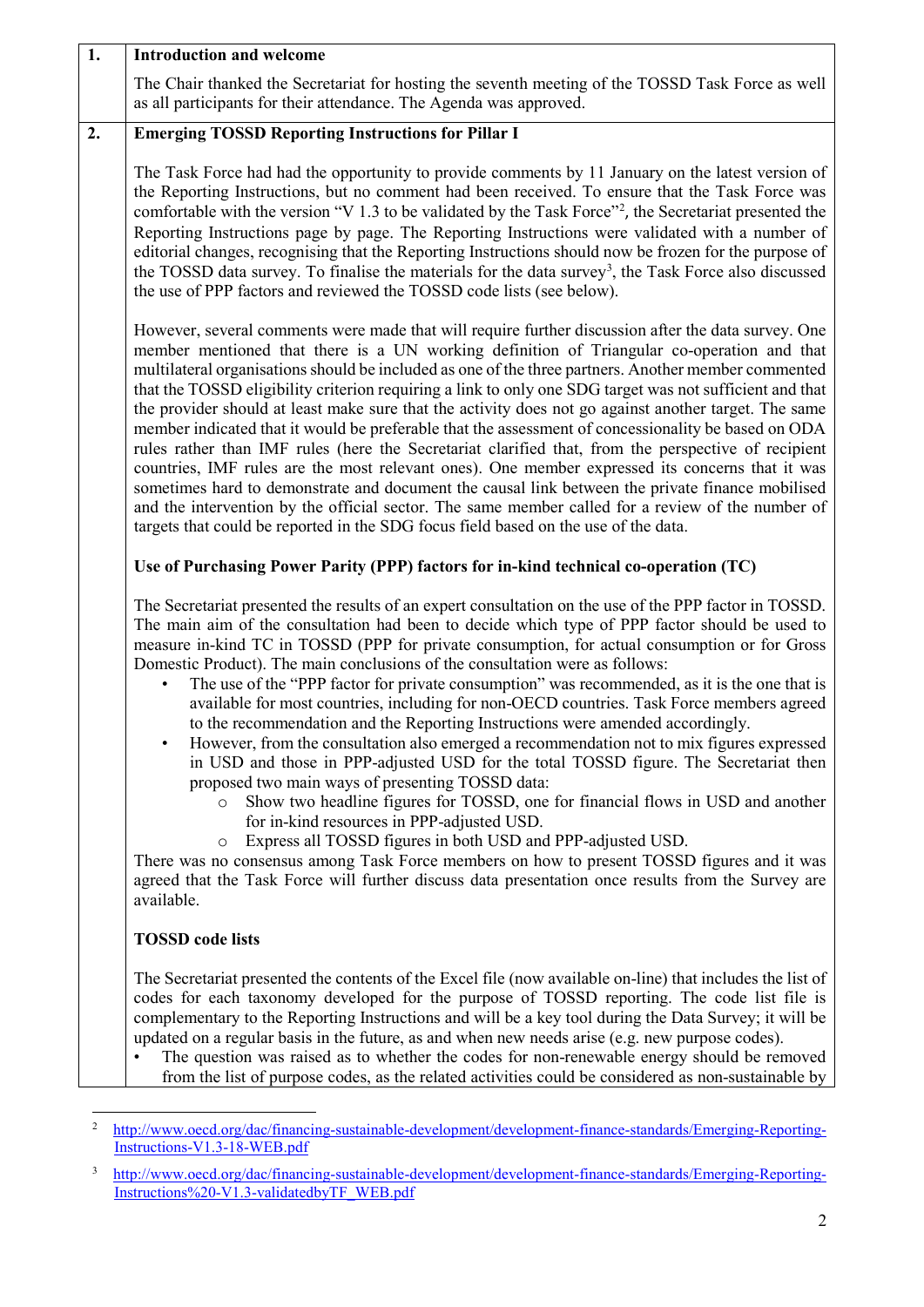| default. Some participants felt that the assessment of sustainability should be left to reporters for<br>the time being as some elements in the SDGs are still subject to controversy. All purpose codes<br>will therefore be maintained, and TOSSD data collected will be analysed so that additional<br>eligibility criteria can be developed in future.<br>A few proposals of amendments on the code list were made by members – and integrated in the<br>$\bullet$<br>online version.<br>Finally, the Task Force also discussed the topic of geolocalisation under this item. The Secretariat<br>presented to the Task Force the paper on geocoding of TOSSD activities, showcasing examples of<br>geolocalised data currently produced and some examples of their uses. The Secretariat highlighted that<br>establishing a standard for geocoding TOSSD projects would imply technical discussions with data<br>providers, academics and interested institutions, which could be started only after the Task Force<br>agrees to the principle of including geolocalisation information in TOSSD.<br>Several members of the TF showed interest in adding the information on geolocalisation of TOSSD<br>activities, when relevant and available, but cautioned about the possible complexities of such an<br>exercise. Members invited the Secretariat to continue working on this issue, noting however that it                                                                                                                                                                                                                                                                                                                                                                                                                                                                                                                                                                                                                                                                                                                                                                                                                                                                                                                                                                                  |
|-------------------------------------------------------------------------------------------------------------------------------------------------------------------------------------------------------------------------------------------------------------------------------------------------------------------------------------------------------------------------------------------------------------------------------------------------------------------------------------------------------------------------------------------------------------------------------------------------------------------------------------------------------------------------------------------------------------------------------------------------------------------------------------------------------------------------------------------------------------------------------------------------------------------------------------------------------------------------------------------------------------------------------------------------------------------------------------------------------------------------------------------------------------------------------------------------------------------------------------------------------------------------------------------------------------------------------------------------------------------------------------------------------------------------------------------------------------------------------------------------------------------------------------------------------------------------------------------------------------------------------------------------------------------------------------------------------------------------------------------------------------------------------------------------------------------------------------------------------------------------------------------------------------------------------------------------------------------------------------------------------------------------------------------------------------------------------------------------------------------------------------------------------------------------------------------------------------------------------------------------------------------------------------------------------------------------------------------------------------------------------------------------------|
| could not be considered as an immediate priority.                                                                                                                                                                                                                                                                                                                                                                                                                                                                                                                                                                                                                                                                                                                                                                                                                                                                                                                                                                                                                                                                                                                                                                                                                                                                                                                                                                                                                                                                                                                                                                                                                                                                                                                                                                                                                                                                                                                                                                                                                                                                                                                                                                                                                                                                                                                                                     |
| <b>Treatment of debt relief in TOSSD Pillar I</b><br>The Secretariat presented the issues paper on debt relief.<br>Task Force members generally agreed that debt relief should be counted in TOSSD. A<br>$\bullet$<br>representative of a developing country stated that the relief of debt repayment burden was<br>indeed an important contribution to sustainable development. There were diverging views on<br>whether debt relief should be included in pillar I or II.<br>Task Force members were not in favour of a differentiated treatment of countries for<br>$\bullet$<br>accounting debt relief (the target 17.4 <sup>4</sup> was rather considered as a political statement and<br>should not be interpreted to justify differentiation), as this could create perverse incentives.<br>Debt relief should instead be provided on a case-by-case basis, considering the needs of<br>countries. By contrast, a differentiation can be made when publishing statistics.<br>On the exact metric to be used for accounting debt relief in TOSSD, several comments were<br>$\bullet$<br>made:<br>It is foreseen that implementation will be tricky as TOSSD is measured on a gross<br>$\circ$<br>flow basis, and some debt restructuring operations do not involve any new flows. In<br>these cases, recording the entire operation as TOSSD would result in double counting<br>if the original loan had been reported as TOSSD.<br>A Net Present Value calculation, or a grant equivalent measure, would not fit the<br>O<br>gross-flow measurement of TOSSD.<br>Given the foreseen difficulties, the possibility was raised of recording debt relief as a<br>O<br>satellite measure of TOSSD, on a net basis.<br>The metric should include interests, which are not reflected elsewhere. Offsets will be<br>$\circ$<br>needed.<br>Two members signalled that it could be advisable to postpone the discussion on the<br>O<br>features of debt relief accounting in TOSSD, given that the issue of debt accounting<br>in ODA was still debated in the DAC (it was reported that the Paris Club Secretariat<br>also advises to wait).<br>The Secretariat will develop a proposal on the metric for debt relief accounting in TOSSD on<br>the basis of this first discussion. The absence of rules on this issue should not deter in any way<br>reporters from participating in the data survey. |
| Roadmap for outreach                                                                                                                                                                                                                                                                                                                                                                                                                                                                                                                                                                                                                                                                                                                                                                                                                                                                                                                                                                                                                                                                                                                                                                                                                                                                                                                                                                                                                                                                                                                                                                                                                                                                                                                                                                                                                                                                                                                                                                                                                                                                                                                                                                                                                                                                                                                                                                                  |
|                                                                                                                                                                                                                                                                                                                                                                                                                                                                                                                                                                                                                                                                                                                                                                                                                                                                                                                                                                                                                                                                                                                                                                                                                                                                                                                                                                                                                                                                                                                                                                                                                                                                                                                                                                                                                                                                                                                                                                                                                                                                                                                                                                                                                                                                                                                                                                                                       |

<span id="page-2-0"></span> <sup>4</sup> The Target 17.4 is *:"Assist developing countries in attaining long-term debt sustainability through coordinated policies aimed at fostering debt financing, debt relief and debt restructuring, as appropriate, and address the external debt of highly indebted poor countries to reduce debt distress"*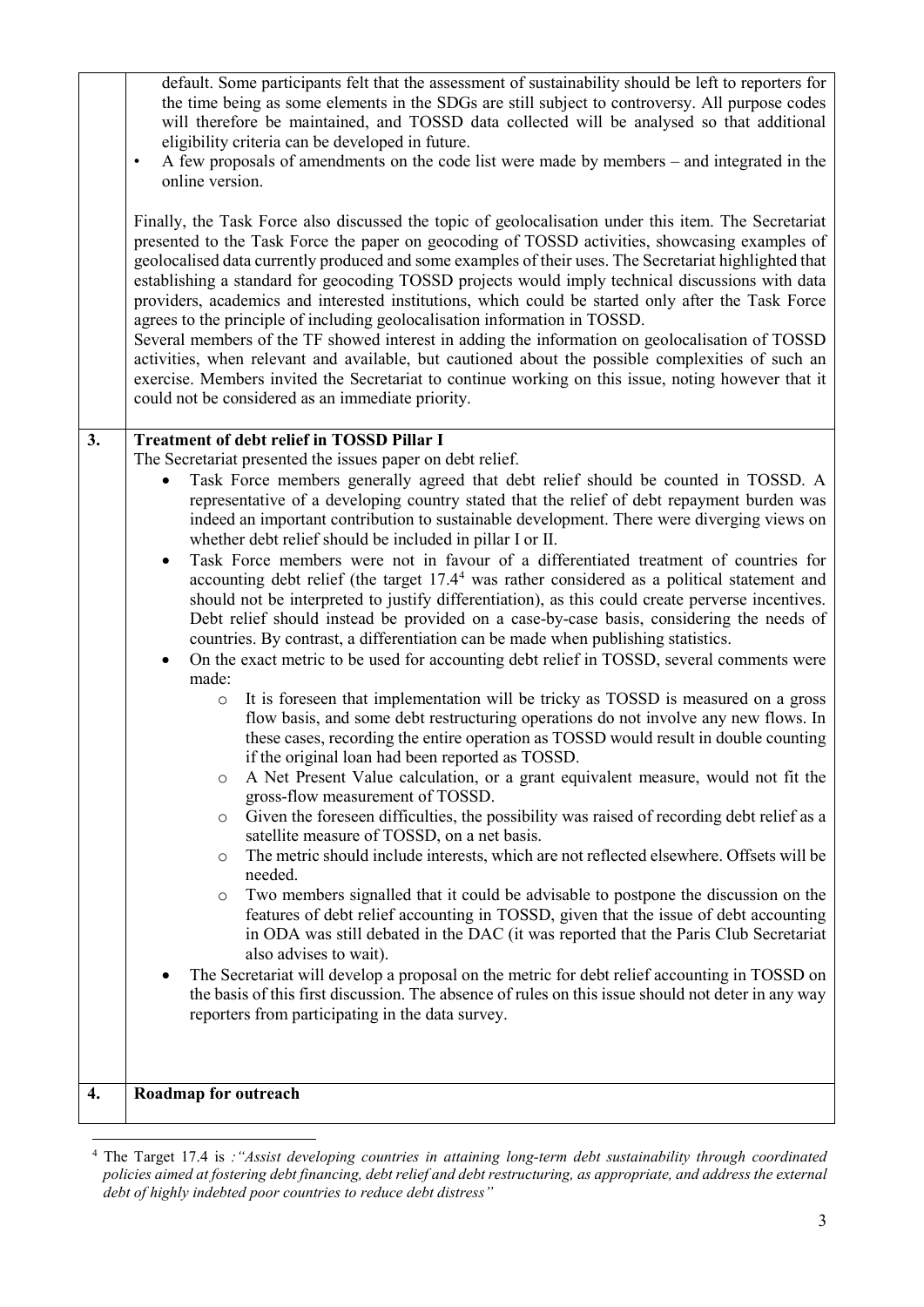The Secretariat presented two complementary tracks of work, first through the UN Statistical Commission (StatCom) and the second through the Inter Agency and Expert Group on SDG Indicators (IAEG-SDGs).

- **UN StatCom:** The Task Force agreed that the Secretariat should go ahead with the proposed actions at the next UN StatCom – the organisation of a side-event, a proposal for a City Group and a presentation of a room document – pending discussions with the UN Statistics Division. [5](#page-3-0)
	- o City Groups are created as informal groups of the UN StatCom to tackle specific issues of statistical methodology. The Task Force could be expanded to include statisticians from the UN StatCom and become a City Group. It was deemed that the UN StatCom would welcome a TOSSD City Group that provides the intellectual and financial resources needed to develop a measure of resources in support of sustainable development, as this measure is missing at present.
	- o The message on TOSSD at the side-event should be kept simple and focus on i) the potential of TOSSD to fill the existing data gap and ii) showcase the pilot studies carried out on the ground to gauge the relevance of the proposed measure for developing countries.

**IAEG-SDGs**: the Task Force considered that the proposal to this group needed to be clear. There might be no time to make a proposal for the March meeting, but there will be another opportunity at the time of the open consultation (or possibly earlier). The OECD is a custodian agency for a number of existing indicators, which should facilitate advancement of a proposal on TOSSD. The proposal can only cover Pillar I at this stage, which is appropriate for example for indicator 1.a.3. Proposals for indicators under target 17.3 should cover both pillars I and II, and can be developed only later in the year. It needs to be clarified whether the timeline of the consultation planned in the context of the comprehensive review during the second half of 2019 will allow for new proposals.

• UN StatCom or IAEG-SDGs is not necessarily the ultimate objective for anchoring TOSSD in the UN system, but the recognition of TOSSD by such a UN body that has credibility would help to solve the governance issue in the longer term.

There have been changes in the mandate of the UNDP (no longer only the coordinator) and the agency could be considered when looking at oversight / governance options for TOSSD. In that respect it was highlighted that the statistical capacity will need to be with the OECD, not the cocustodian agency, so there is no specific need to find an organisation with statistical capacity.

- In terms of action points:
	- o Task Force members noted that work could pursue four tracks: propose the replacement of indicator 1.a.3 (pillar I only) to IAEG-SDGs; propose a new indicator under target 17.3 (pillar I and II) to IAEG-SDGs; propose the creation of a City Group at the UN StatCom; look for a co-custodian agency.<sup>[6](#page-3-1)</sup>
	- o A call will be organised mid-February with Task Force members and their counterparts at the UN StatCom. The Secretariat will send an agenda and a brief paper in advance of the call.
	- o The Secretariat will prepare key messages to share with Task Force members in advance of all side events and meetings where TOSSD can be promoted.

**5 Draft revised Terms of Reference (TOR) of the Task Force** The Secretariat presented a proposal for new TOR. The Task Force made some minor modifications and approved the TOR, except for the Chairing/co-Chairing arrangements, which will be discussed at the next meeting. The new version of the TOR is available on the TOSSD Task Force website at: [http://www.oecd.org/dac/financing-sustainable-development/development-finance-standards/](http://www.oecd.org/dac/financing-sustainable-development/development-finance-standards/New%20TOR%20TOSSD%20Task%20Force%20-%20January%202019_approved_WEB.pdf) [New%20TOR%20TOSSD%20Task%20Force%20-%20January%202019\\_approved\\_WEB.pdf](http://www.oecd.org/dac/financing-sustainable-development/development-finance-standards/New%20TOR%20TOSSD%20Task%20Force%20-%20January%202019_approved_WEB.pdf) **6 Emerging TOSSD Reporting Instructions: Definition and eligibility criteria for Pillar II**

<span id="page-3-0"></span><sup>&</sup>lt;sup>5</sup> In the meantime, discussions with the Task Force have led the Secretariat to not pursue the idea of the creation of a City Group, which had little chances of success. Also, the UNSD advised that no room document can be circulated at the StatCom unless the item is on the agenda.

<span id="page-3-1"></span><sup>6</sup> As mentioned above, the idea of a City Group was not pursued.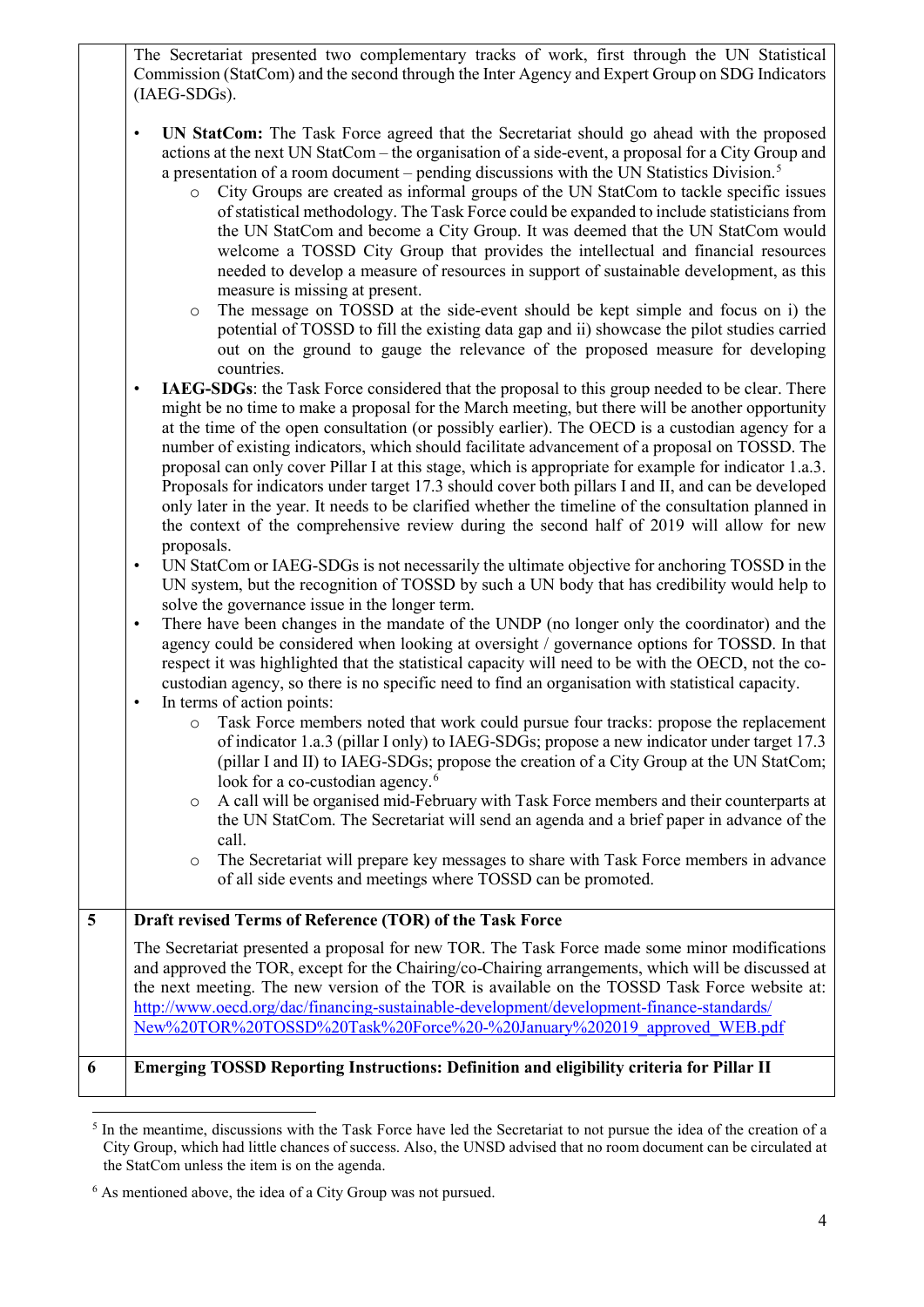|      | During this session, members discussed new text for the emerging Reporting Instructions to reflect the<br>decisions on Pillar II. The item covered the general definitions on development enablers, global<br>challenges and international public goods, as well as additional features specific to Pillar II. Members<br>were invited to agree on the text to complement the Reporting Instructions and the results of the<br>discussion were as follows:<br>Members agreed with the text proposed in the Preamble (which aimed to address the perceived<br>risk of TOSSD crowding out effect on ODA) but considered the word "implicitly" as too<br>vague and decided to remove it from the text. This word was also removed from the text<br>related to the issue of social, environmental and economic safeguards.<br>Regarding the definition of International Public Goods, members decided to keep the<br>minimum of two countries and to include "resources" in the definition of "goods".<br>Members agreed with the definition of global challenges.<br>Members agreed with the definition of development enablers, but preferred removing the word<br>"themselves".<br>Questions were raised regarding the reporting of contributions to multilateral organisations which do<br>not yet report on TOSSD. In the TOSSD framework, all the funds channelled through multilateral<br>organisations should be reported by the multilateral organisations themselves. However, it was decided<br>that pending the reporting by some multilateral organisation, bilateral providers would include in their<br>TOSSD data their contributions to the multilateral organisations, so that all TOSSD-relevant<br>organisations can be identified.                                                                                                                                                                                                                                                                                                   |
|------|-------------------------------------------------------------------------------------------------------------------------------------------------------------------------------------------------------------------------------------------------------------------------------------------------------------------------------------------------------------------------------------------------------------------------------------------------------------------------------------------------------------------------------------------------------------------------------------------------------------------------------------------------------------------------------------------------------------------------------------------------------------------------------------------------------------------------------------------------------------------------------------------------------------------------------------------------------------------------------------------------------------------------------------------------------------------------------------------------------------------------------------------------------------------------------------------------------------------------------------------------------------------------------------------------------------------------------------------------------------------------------------------------------------------------------------------------------------------------------------------------------------------------------------------------------------------------------------------------------------------------------------------------------------------------------------------------------------------------------------------------------------------------------------------------------------------------------------------------------------------------------------------------------------------------------------------------------------------------------------------------------------------------------------------------------|
| 7.a. | Eligibility of costs in provider countries: Scholarships and imputed students costs                                                                                                                                                                                                                                                                                                                                                                                                                                                                                                                                                                                                                                                                                                                                                                                                                                                                                                                                                                                                                                                                                                                                                                                                                                                                                                                                                                                                                                                                                                                                                                                                                                                                                                                                                                                                                                                                                                                                                                   |
|      | The Secretariat presented the issues paper on the possible inclusion of scholarships, traineeships as<br>well as imputed costs in TOSSD. Reactions from Task Force members were as follows:                                                                                                                                                                                                                                                                                                                                                                                                                                                                                                                                                                                                                                                                                                                                                                                                                                                                                                                                                                                                                                                                                                                                                                                                                                                                                                                                                                                                                                                                                                                                                                                                                                                                                                                                                                                                                                                           |
|      | There was a general agreement on including all three in TOSSD.<br>$\bullet$<br>Some members questioned whether they should be included in Pillar I since they do not imply a<br>$\bullet$<br>cross-border flow to developing countries, even if they are treated as such in the Balance of<br>Payments. Concerns were raised especially over imputed student costs, since those are ex-post<br>estimations of total costs of universities in provider countries and it is difficult to monitor which<br>recipient countries benefit from these expenditures.<br>Some members felt that, in practice, scholarships would better fit in Pillar I and imputed student<br>$\bullet$<br>costs in pillar II, but it was agreed that since the benefit for the recipient country is the same, they<br>should be included in the same pillar, also for the sake of simplicity.<br>Members also discussed the differences among countries in tuition costs per student and the impact<br>these differences make for the calculation of imputed student costs. One member proposed to<br>impute student costs as per the market price of providing similar services in private sector<br>universities. The use of PPP factors was also mentioned as a possibility and it was agreed that<br>further work from the Secretariat would be needed in this regard.<br>With regard to the risk of brain drain, the Task Force agreed that it was an important aspect to take<br>$\bullet$<br>into account, but that a mechanism to prevent this brain drain (such as the one implemented in<br>Costa Rica, where the host countries inform the country of residence of the student before issuing<br>a working permit) was very difficult to implement in practice. However, an aspirational principle<br>could be included in the Reporting Instructions in this regard.<br>It was agreed that providers should be encouraged to establish mechanisms such as the coordination<br>$\bullet$<br>mechanism of Costs Rica to avoid brain drain in developing countries. |
| 7.b  | <b>Eligibility of costs in provider countries: Refugees</b>                                                                                                                                                                                                                                                                                                                                                                                                                                                                                                                                                                                                                                                                                                                                                                                                                                                                                                                                                                                                                                                                                                                                                                                                                                                                                                                                                                                                                                                                                                                                                                                                                                                                                                                                                                                                                                                                                                                                                                                           |
|      | The Secretariat presented the issues paper on the possible inclusion of refugee costs incurred in<br>provider countries and more generally costs for economic grants based on insights from the TOSSD<br>pilot study in Costa Rica. Reactions from Task Force members were as follows:                                                                                                                                                                                                                                                                                                                                                                                                                                                                                                                                                                                                                                                                                                                                                                                                                                                                                                                                                                                                                                                                                                                                                                                                                                                                                                                                                                                                                                                                                                                                                                                                                                                                                                                                                                |
|      | Some Task Force members questioned whether the inclusion of refugee costs in provider countries<br>in TOSSD would be criticised by developing countries since inclusion of in-donor refugee costs in<br>ODA had been put under question by some G77 countries and also because there is no specific<br>SDG target for refugees (only in the Preamble of the 2030 Agenda). The Secretariat clarified that<br>the large majority of refugees are actually hosted by developing countries. Most members favoured<br>the inclusion of those costs in TOSSD.                                                                                                                                                                                                                                                                                                                                                                                                                                                                                                                                                                                                                                                                                                                                                                                                                                                                                                                                                                                                                                                                                                                                                                                                                                                                                                                                                                                                                                                                                               |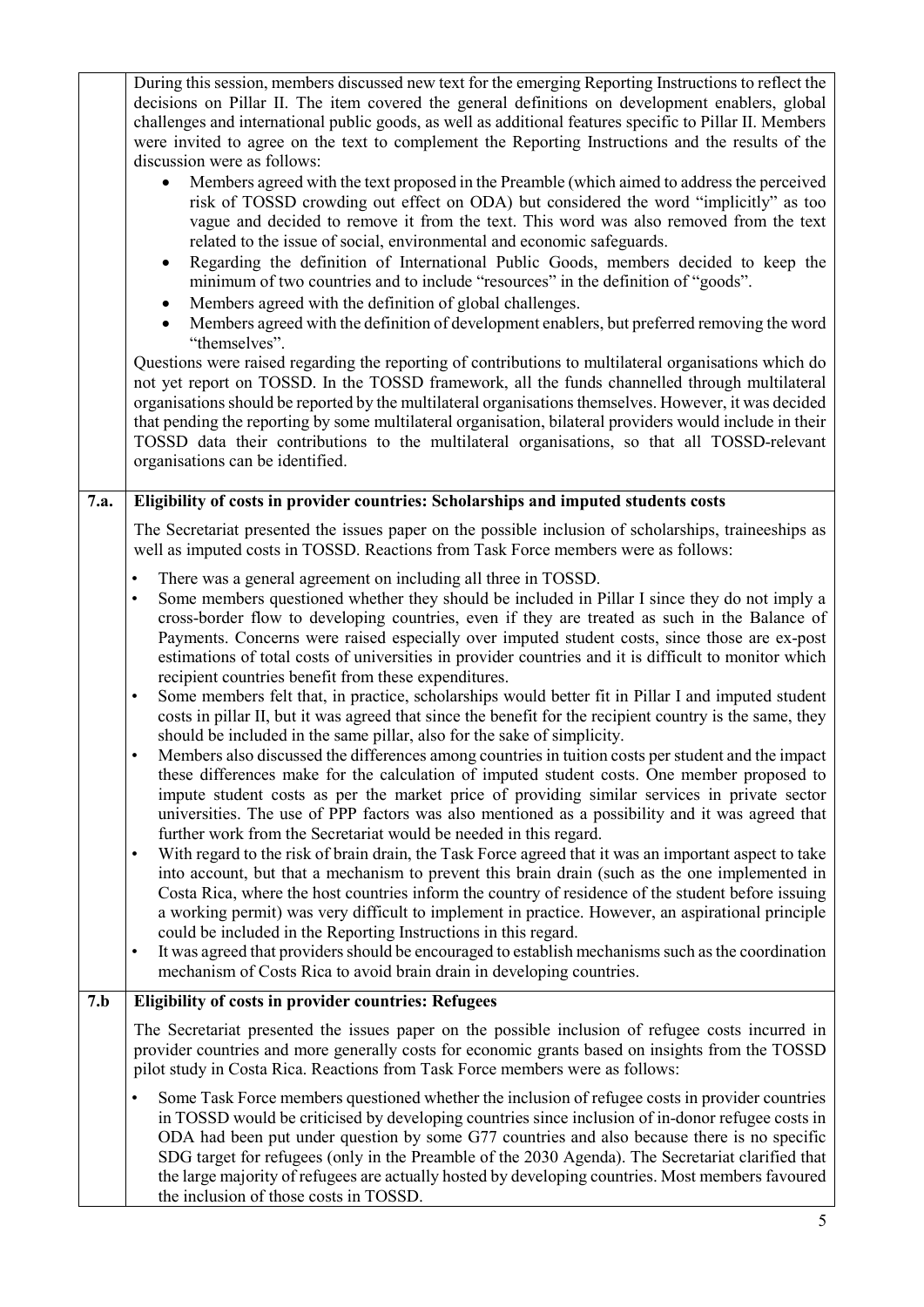|     | Task Force members did not agree with the inclusion of support to economic migrants in TOSSD.<br>$\bullet$<br>Some members asked to consider that eligible expenses under TOSSD should be the same as those<br>under the ODA framework, while others highlighted that most of potential TOSSD providers that<br>host refugees are not DAC members, so the ODA framework would not be an adequate one to refer<br>to. It was agreed that expenses on the temporary sustenance of refugees for the first 12 months of<br>stay will be included in TOSSD, and also beyond that period to the extent that a working visa has<br>not been issued (in which case the refugees are considered to have integrated in the provider's<br>economy).<br>Members agreed with the inclusion of expenses for protected people by countries that are not<br>$\bullet$<br>signatories of the 1951 Geneva Convention on Refugees, but showed some reservations. It was<br>agreed that additional safeguards in line with the Convention would be needed and the Secretariat<br>will look into that.<br>Some members argued for the inclusion of refugee costs in pillar I, while others expressed a<br>$\bullet$<br>preference for pillar II. The Secretariat cautioned however against their inclusion in pillar I, since<br>the expenses are usually ex-post estimates and are not actual cross-border flows. Moreover,<br>inclusion of expenses beyond the 12 months would not be possible in pillar I, since as per the<br>balance of payments, there is no flow between residents and non-residents. Members finally agreed<br>to include those expenses in pillar II. |
|-----|-----------------------------------------------------------------------------------------------------------------------------------------------------------------------------------------------------------------------------------------------------------------------------------------------------------------------------------------------------------------------------------------------------------------------------------------------------------------------------------------------------------------------------------------------------------------------------------------------------------------------------------------------------------------------------------------------------------------------------------------------------------------------------------------------------------------------------------------------------------------------------------------------------------------------------------------------------------------------------------------------------------------------------------------------------------------------------------------------------------------------------------------------------------------------------------------------------------------------------------------------------------------------------------------------------------------------------------------------------------------------------------------------------------------------------------------------------------------------------------------------------------------------------------------------------------------------------------------------------------------------------------------------------------|
| 7.c | Eligibility of costs in provider countries: Research                                                                                                                                                                                                                                                                                                                                                                                                                                                                                                                                                                                                                                                                                                                                                                                                                                                                                                                                                                                                                                                                                                                                                                                                                                                                                                                                                                                                                                                                                                                                                                                                      |
|     | This item discussed the treatment of research expenditures in TOSSD, focusing on the activities<br>undertaken in provider countries. It examined the role of research, and more broadly Science,<br>Innovation and Technology (STI), in the 2030 Agenda and initiated the discussion regarding the issue<br>of intellectual property protection. Task Force members were invited to discuss the scope of research<br>and STI activities to be included in TOSSD Pillar II and agree on how to deal with these activities in<br>the upcoming TOSSD Data Survey. Based on the discussions:                                                                                                                                                                                                                                                                                                                                                                                                                                                                                                                                                                                                                                                                                                                                                                                                                                                                                                                                                                                                                                                                  |
|     | Regarding the issue of focus on developing countries, Task Force members decided to retain<br>the following criteria: activities undertaken outside the territory of TOSSD-eligible countries<br>would be eligible if they convey substantial benefits to, and/or are implemented in<br>collaboration with, TOSSD-eligible countries or their institutions.<br>Task Force members agreed on the inclusion of basic research. However, one member pointed<br>out that the proposed eligibility criteria would not apply to basic research as the benefits often<br>arise years after the research is undertaken. Basic research should therefore be treated<br>separately. The ideas of retaining only the "collaboration with TOSSD-eligible countries"<br>criterion or introducing a coefficient that would reflect the benefits to these countries were<br>proposed.<br>One member raised the issue of private funds (e.g. from the Gates Foundation) raised by public<br>٠<br>institutions and whether they should be reported by the official provider as officially supported<br>resources.<br>One member asked to further clarify the notion of collaboration (e.g. signature of a contract,<br>invitation to a workshop, etc.).<br>Members supported the organisation of an expert meeting to address the issue of Science,<br>Technology and innovation in TOSSD.<br>The Task Force co-Chair concluded the session by inviting members to provide additional comments                                                                                                                                                                             |
|     | within a week's time (by Friday 8 February).                                                                                                                                                                                                                                                                                                                                                                                                                                                                                                                                                                                                                                                                                                                                                                                                                                                                                                                                                                                                                                                                                                                                                                                                                                                                                                                                                                                                                                                                                                                                                                                                              |
| 7.d | Eligibility of costs in provider countries: Administrative costs                                                                                                                                                                                                                                                                                                                                                                                                                                                                                                                                                                                                                                                                                                                                                                                                                                                                                                                                                                                                                                                                                                                                                                                                                                                                                                                                                                                                                                                                                                                                                                                          |
|     | The Secretariat presented the issues paper on the possible inclusion of administrative costs in TOSSD.                                                                                                                                                                                                                                                                                                                                                                                                                                                                                                                                                                                                                                                                                                                                                                                                                                                                                                                                                                                                                                                                                                                                                                                                                                                                                                                                                                                                                                                                                                                                                    |
|     | Discussions were as follows:                                                                                                                                                                                                                                                                                                                                                                                                                                                                                                                                                                                                                                                                                                                                                                                                                                                                                                                                                                                                                                                                                                                                                                                                                                                                                                                                                                                                                                                                                                                                                                                                                              |
|     | Members generally favoured their inclusion and it was agreed that they would be included in<br>pillar II of TOSSD, since there are no cross-border flows involved for such costs.<br>In principle, it was agreed that administrative costs could be reported exceptionally against<br>goal 17 and justify that they cannot be assigned to an SDG target.<br>Some members cautioned against the difficulty to estimate administrative costs for agencies<br>that are not fully committed to developmental activities, but the methodology proposed by the                                                                                                                                                                                                                                                                                                                                                                                                                                                                                                                                                                                                                                                                                                                                                                                                                                                                                                                                                                                                                                                                                                  |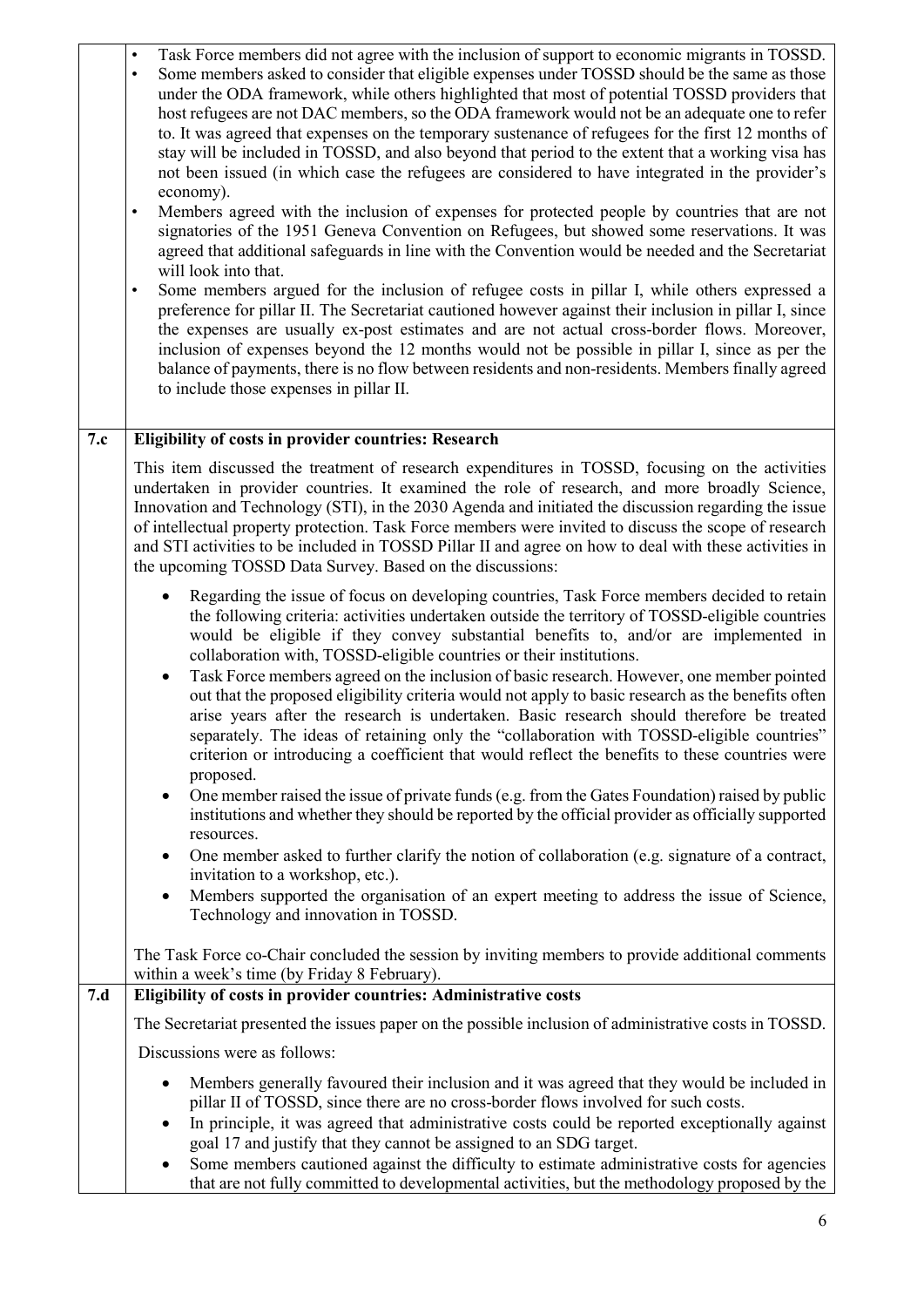|     | Secretariat was generally welcomed, as it seemed easy to implement. Members were invited<br>to test the methodology proposed in paragraph 14 of the issues paper and send feedback to the<br>Secretariat together with the Survey. Based on the results, the methodology could be revised<br>or refined if needed.<br>One member questioned whether flight costs should be included in TOSSD, since they are not<br>$\bullet$<br>sustainable from an environmental point of view.                                                                                                                                                                                                                                                                                                                                                                                                                                                   |
|-----|-------------------------------------------------------------------------------------------------------------------------------------------------------------------------------------------------------------------------------------------------------------------------------------------------------------------------------------------------------------------------------------------------------------------------------------------------------------------------------------------------------------------------------------------------------------------------------------------------------------------------------------------------------------------------------------------------------------------------------------------------------------------------------------------------------------------------------------------------------------------------------------------------------------------------------------|
| 8.  | <b>TOSSD</b> data survey (cancelled)                                                                                                                                                                                                                                                                                                                                                                                                                                                                                                                                                                                                                                                                                                                                                                                                                                                                                                |
|     | This session was merged with the session: "hands-on" work on TOSSD reporting (item 10).                                                                                                                                                                                                                                                                                                                                                                                                                                                                                                                                                                                                                                                                                                                                                                                                                                             |
| 9.  | <b>Communication materials</b>                                                                                                                                                                                                                                                                                                                                                                                                                                                                                                                                                                                                                                                                                                                                                                                                                                                                                                      |
|     | Due to time constraints, this session was deprioritised during the Task Force meeting. A session on<br>communication materials will be included in the next meeting.                                                                                                                                                                                                                                                                                                                                                                                                                                                                                                                                                                                                                                                                                                                                                                |
| 10. | "Hands-on" work on TOSSD reporting                                                                                                                                                                                                                                                                                                                                                                                                                                                                                                                                                                                                                                                                                                                                                                                                                                                                                                  |
|     | The Secretariat presented the objective, scope, timeline and methodology for the survey. Task Force<br>members recognised that the survey was a highly strategic exercise, but also highlighted a number of<br>issues that could hinder their participation (e.g. limited resources, conflicting reporting requirement<br>on preliminary ODA figures, availability of data for 2017 and incomplete instructions for pillar II).<br>SESRIC indicated it would be able to provide some data as well. The Secretariat offered to provide<br>assistance and advice bilaterally in the course of the survey. The co-Chair emphasised that<br>participation by Task Force members in the survey was critical as it was now a credibility issue to be<br>able to present first data on TOSSD.                                                                                                                                              |
|     | During the "hands-on" session, Task Force members formed four groups and were invited to test<br>TOSSD reporting in practice by filling a form in Excel on the basis of various project documents.<br>Rapporteurs for each group then highlighted the issues faced during the exercise, and suggested<br>possible improvements to make before launching the Survey:                                                                                                                                                                                                                                                                                                                                                                                                                                                                                                                                                                 |
|     | Technical comments:<br>The exercise was more difficult for non-CRS reporters. CRS reporters felt TOSSD<br>$\circ$<br>reporting is simpler than CRS reporting, but the material must be adjusted to become<br>self-explanatory for non-CRS reporters as well.<br>Short explanations ought to be added to the code lists tab, to avoid back and forth with<br>$\circ$<br>the Reporting Instructions.<br>The use of drop-down menus should be considered.<br>$\circ$<br>The list of currencies should be presented in alphabetical order.<br>$\circ$<br>The grant element calculator should be made more user-friendly.<br>$\circ$<br>Substantial comments:<br>One needs to know the Reporting Instructions to fill in the form, e.g. the definition of<br>$\circ$<br>concessionality.<br>The most confusing item was the channel of delivery, and understanding whether it<br>$\circ$<br>was about the recipient or provider channel. |
|     | Assigning SDG targets is not straightforward and clear-cut.<br>$\circ$<br>The assessment of sustainability requires the reporter to make a judgement call. The<br>$\circ$<br>coal project that was examined in the exercise was contributing to one SDG, but was<br>detrimental to another one.<br>In contrast to challenging discussions on the definition of pillar II, assigning projects<br>$\circ$<br>to pillar II was easy.                                                                                                                                                                                                                                                                                                                                                                                                                                                                                                   |
|     | The Secretariat will adjust the material (i.e. TOSSD reporting form and code lists) and will launch the<br>Survey in February 2019, with a deadline of end-April 2019. Task Force members are invited to fill<br>in the Survey, and to reach out to the Secretariat for any assistance and advice they may need.                                                                                                                                                                                                                                                                                                                                                                                                                                                                                                                                                                                                                    |
| 11. | <b>Continued discussion on sustainability</b>                                                                                                                                                                                                                                                                                                                                                                                                                                                                                                                                                                                                                                                                                                                                                                                                                                                                                       |
|     | Under this item the Directorate-General for Financial Stability, Financial Services and Capital Markets<br>of the European Union (DG FISMA - Mr. Maarten Vleeschhouwer) made a presentation to inform the<br>continued discussions of the Task Force on sustainability. As part of the EC Action Plan on Financing<br>Sustainable Growth, DG FISMA is pursuing three goals: i) Scale up sustainable finance and meet the                                                                                                                                                                                                                                                                                                                                                                                                                                                                                                            |